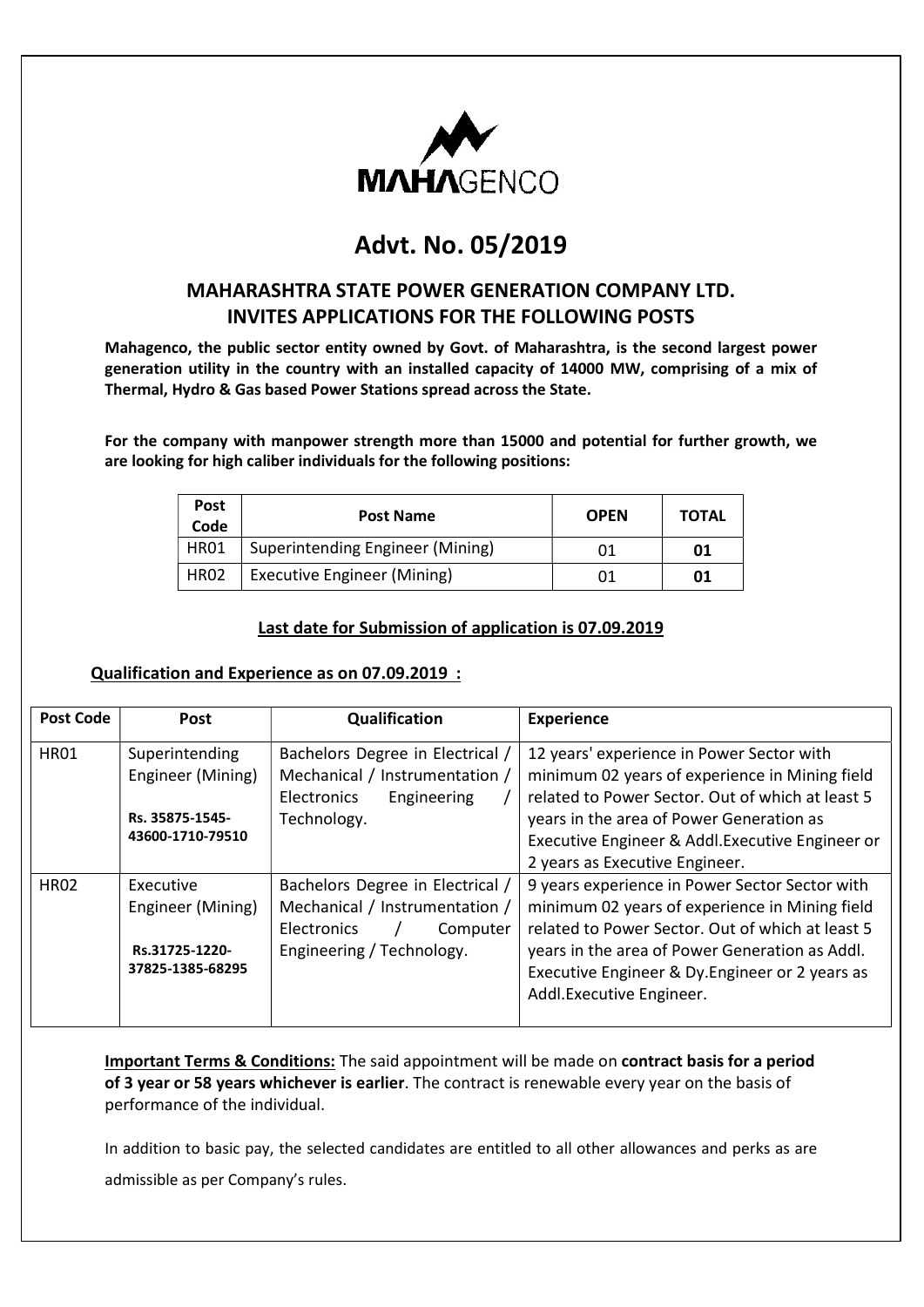#### UPPER AGE LIMIT AS ON 07.09.2019:

| <b>Post Code</b> | <b>Post Name</b>                           | <b>Upper Age Limit</b><br>(Years) |
|------------------|--------------------------------------------|-----------------------------------|
| <b>HR01</b>      | <b>Superintending Engineer</b><br>(Mining) | 45                                |
| <b>HR02</b>      | <b>Executive Engineer</b><br>(Mining)      | 40                                |

#### Note-A:

- i) Upper age limit for departmental employees working in MAHAGENCO is upto age of 57 yrs.
- ii) Date of birth as per SSC/School leaving certificate and age as on 07.09.2019 should be mentioned.

Note-B: For Age, Education and Experience as 07.09.2019 will be considered.

### Last date for Submission of application is 07.09. 2019.

#### Conditions applicable to Backward Class candidates

- 1. The Backward Class candidates who apply against open category will not be permitted to change the option once exercised at any stage later on.
- 2. Those reserved category candidates who have applied as Open category & compete with the Open category candidates will be treated as Open category candidate for the purpose of recruitment/selection process.

 However, if any such departmental reserved category candidate who have entered in MSEB / MAHAGENCO by taking the benefit of reservation earlier, he/she will have to submit the caste certificate & caste validity certificate from the Competent Authority before appointment, if selected even though he/she may be applying under Open category against this advertisement as applicable.

#### Fees Applicable

| <b>Post</b><br>Code | <b>Post Name</b>                    | <b>Fees Applicable</b> |
|---------------------|-------------------------------------|------------------------|
| 01                  | 02                                  | 03                     |
| <b>HR01</b>         | Superintending Engineer<br>(Mining) | 800                    |
| <b>HR02</b>         | Executive Engineer (Mining)         | 800                    |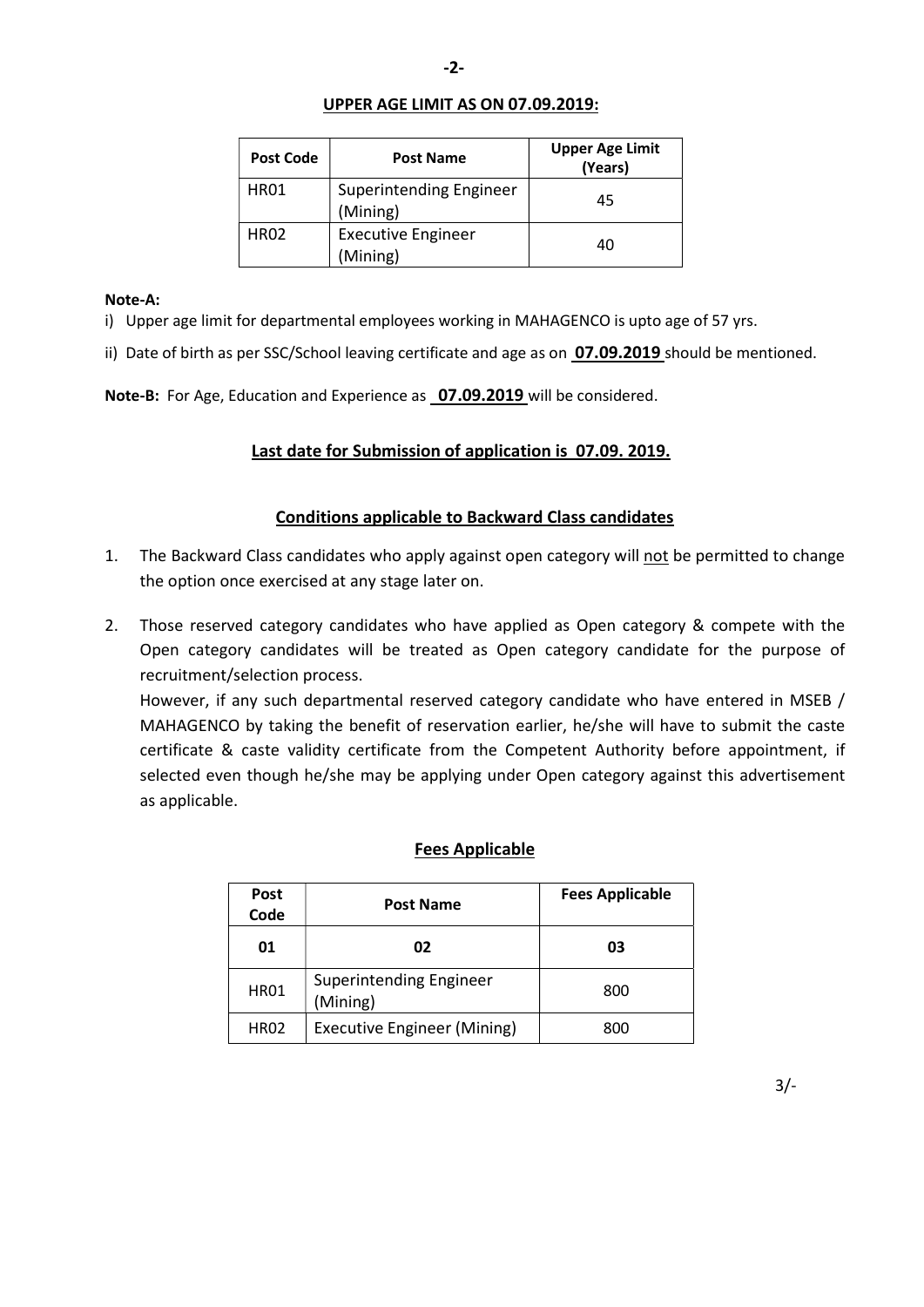- 1. Applications without appropriate payment of fees as prescribed will be rejected.
- 2. Candidates shall furnish Pay order / Demand Draft of the value of RS. 800/- payable to the "MAHARASHTRA STATE POWER GENERATION COMPANY LIMITED" drawn on any Nationalized Bank payable at Mumbai.

 The candidate should write his Full Name & Post applied for on the backside of the Pay order/ Demand Draft.

Fees in the form of Postal Order/Money Order/Cash will not be accepted.

3. Fees once paid will not be refunded in any circumstances, nor will it be held in reserve for any further recruitment.

#### How to Apply

1. Candidates are required to have a valid personal email ID / Mobile no. It should be kept active during this recruitment process. Under no circumstances, he/she should share/ mention email ID/ Mobile no. of any other person.

 In case, candidate does not have a valid personal email ID, he/she should create his/ her new email ID before applying.

 If message or email regarding Recruitment process is NOT received by candidates due to any reason, MAHAGENCO is NOT responsible in such cases.

- 2. The name of the candidate, his / her father / husband name, caste, etc. should be spelt correctly in the application form as it appears in the certificates, mark sheets. Any change/ alteration found may disqualify the candidature.
- 3. Candidates should send duly filled application form with a recent passport size photograph affixed thereon along with self attested copies of certificates in support of Qualification, Experience, Age etc. & Pay order / Demand Draft to

#### The Asst General Manager (HR-RC), Maharashtra State Power Generation Co. Ltd., Estrella Batteries Compound, Ground Floor, Matunga Labour Camp, Dharavi, Mumbai, Maharashtra 400019, so as to reach on or before 07.09.2019.

 Post Code and Post applied for must be clearly written on the envelope, while forwarding application and attested copies of supporting document.

4. Applications received after due date (for whatsoever reason) shall not be entertained. The Company is not responsible for postal delay or non receipt of application within stipulated time. No correspondence in this regards will be entertained.

### Note:

- 1. Application which is incomplete in any respect such as without photograph and signature / unsuccessful fees payment will not be considered as valid.
- 2. Female candidates who have change first / middle / last name post marriage must take special note of this. Kindly attach copy of marriage certificate and / or Gazette certificate of name change.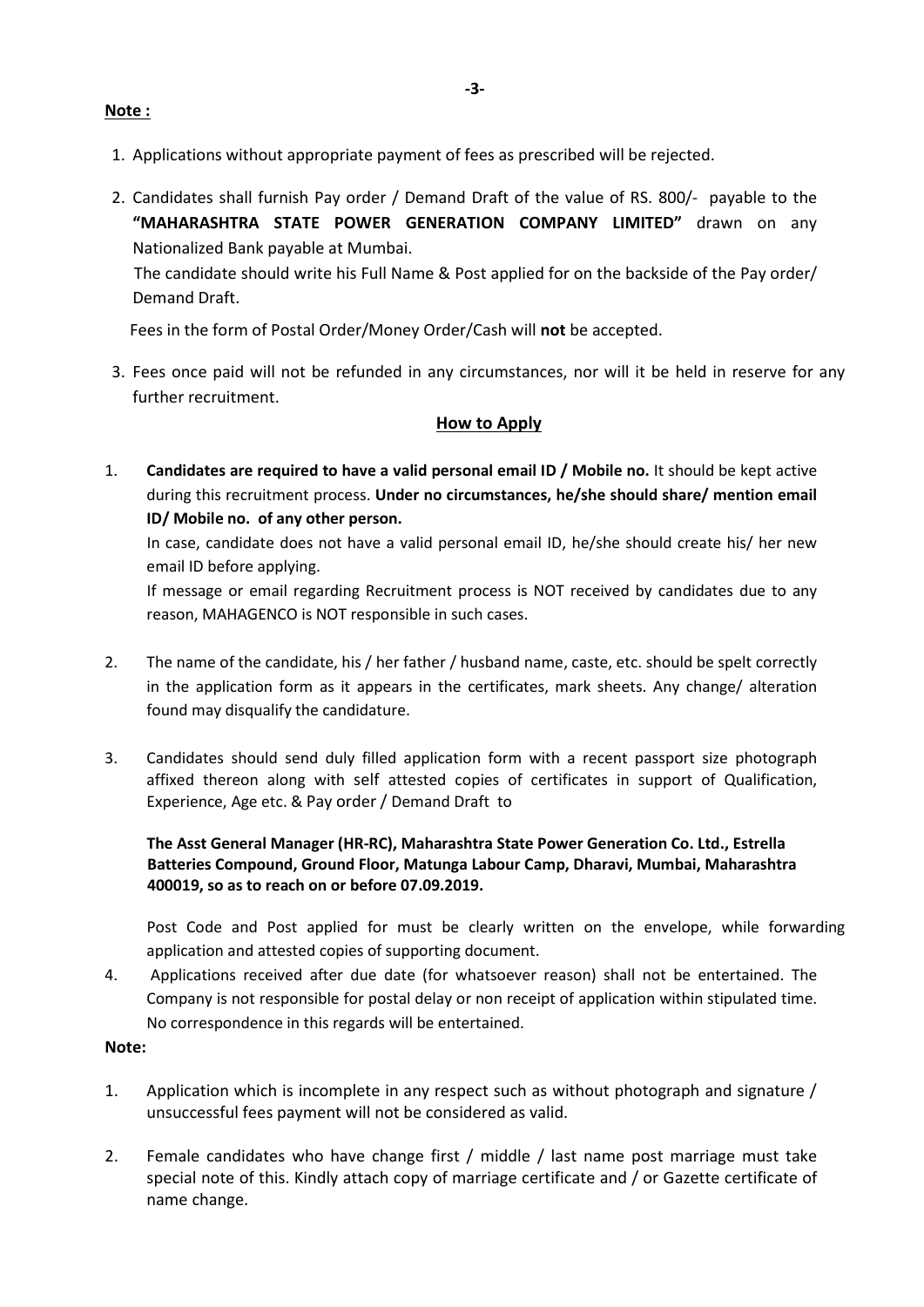-4-

#### Important Conditions about Selection Process

- 1. Prescribed qualification / experience are minimum criteria and mere possession of the same, does not entitle the candidate to be called for selection process/ personal interview. The candidates will be short listed for personal interview by applying suitable criteria.
- 2. The number of vacancies and reservation for backward classes indicated for different categories is provisional and likely to change. Such change will not be notified in Newspaper nor will be intimated to the candidates.
- 3. Candidates applying for the posts advertised should ensure that they fulfill all eligibility criteria. Their admission at all stages of the recruitment process will be purely provisional subject to satisfying the prescribed eligibility criteria mentioned in this advertisement. Company will take up verification of eligibility conditions with reference to original documents only after the candidate qualifies for interview.
- 4. Those reserved category candidates who compete with the Open category candidates will be treated as Open category candidate for the purpose of recruitment / selection process.
- 5. The candidates will be shortlisted for Assessment Centre based on the eligibility criteria.
- 6. The selection process will be tentatively conducted in the month of July 2019.
- 7. The selection process for the above post will consist of in basket exercise, group discussion, case study, problem solving, Presentation (Assessment Centre), etc.(70 marks) followed by Personal Interview(30 Marks ) consisting of Total 100 marks. The management reserves the right to make modification in above test.
- 8. If the number of applicants is large, then a suitable criteria will be fixed to short list the applicants.
- 9. Candidate will have to appear for Assessment Centre at Examination Centre at his / her own cost & risk and MAHAGENCO will not be responsible for any injury or losses, etc. of any nature.
- 10. The list of candidates called for selection process / Personal interview and selected for the posts advertised will be published on the Company's website i.e. www.mahagenco.in from time to time.
- 11. Taking into consideration the performance in the Assessment Centre and Personal Interview the select list will be prepared.
- 12. The recruitment in MAHAGENCO is done strictly as per merit in a systematic way giving weightage to Selection process. The Select list will be operative for 01 year after declaration of result on MAHAGENCO Company website.
- 13. Post Code & Post applied for must be clearly written on the envelope; incomplete applications and those not supported by self attested copies of certificates, Pay order / Demand Draft are liable to be summarily rejected.
- 14. Canvassing in any form will disqualify the candidate.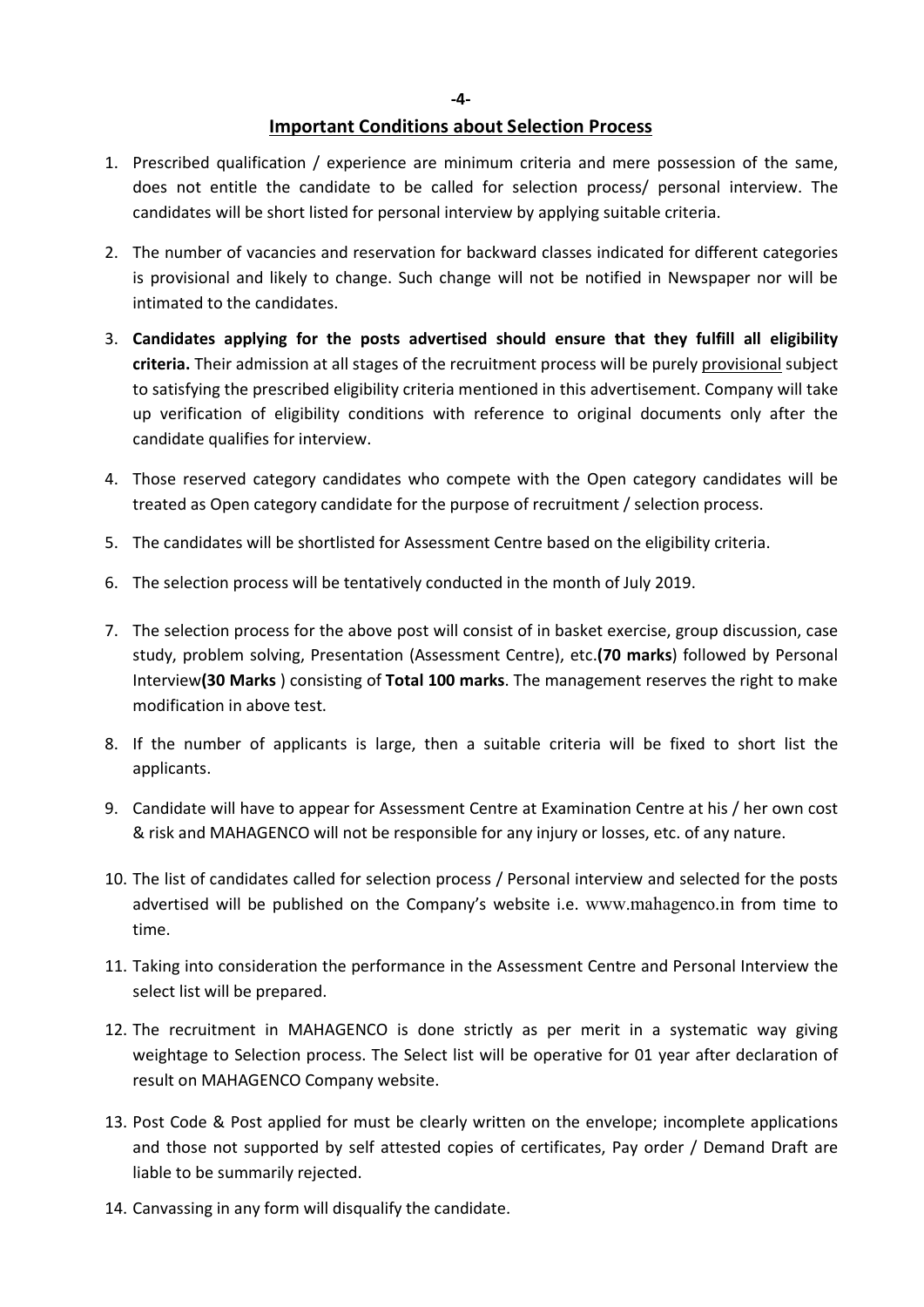- 1. The candidate must be Indian Citizen.
- 2. This advertisement is published subject to the provisions of Maharashtra Civil Services (Declaration of Small Family) Rules, 2005, prescribing declaration of the small family as one of the essential condition of eligibility.
- 3. Pre-requisites are minimum and mere possession of the same does not entitle the candidate to be called for Selection Process. The candidates will be short-listed commensurate with the number of post and the prevailing regulations of the company.
- 4. Call letters/ Notification for calling candidate will be sent through email and will be publish on company website www.mahagenco.in under Career section.
- 5. Failing to submit necessary documents along with application form the candidate will be disqualified.
- 6. The candidate must produce following Certificate showing knowledge of Marathi: Certificate of Secondary School Certificate Examination Board or recognized University showing passing of Secondary / School certificate Examination or Matric or Higher Examination of University with Marathi Language.

#### OR

Certificate stating the candidate can read, write and speak Marathi Language fluently issued by Professor of Marathi Language of College / Institute affiliate to recognized University and countersigned by Principal of the said College / Institute. (Performa enclosed)

- 7. The candidate should ensure that he/she fulfills the eligibility criteria regarding educational qualification, age, experience, caste etc. & the particulars furnished in the application form are correct in all respect.
- 8. Any false / incorrect information furnished by the candidate if detected at any stage of recruitment process, his/her candidature will not be considered.
- 9. If the candidate knowingly or willfully furnishes incorrect or false particulars or suppresses material information, he/she will be disqualified and if appointed, shall be liable for dismissal from the Company's service without any notice or assigning any reasons whatsoever.
- 10. Any request for change of address and enclosing supporting documents later on will not be entertained.
- 11. Date of birth as per Secondary School Certificate (SSC/CBSC/ICSE) and age as on date 07.09.2019 should be mentioned.
- 12. Candidates working in Govt. / Semi-Govt. undertaking will have to produce No Objection Certificate from their Employer at the time of Personal Interview.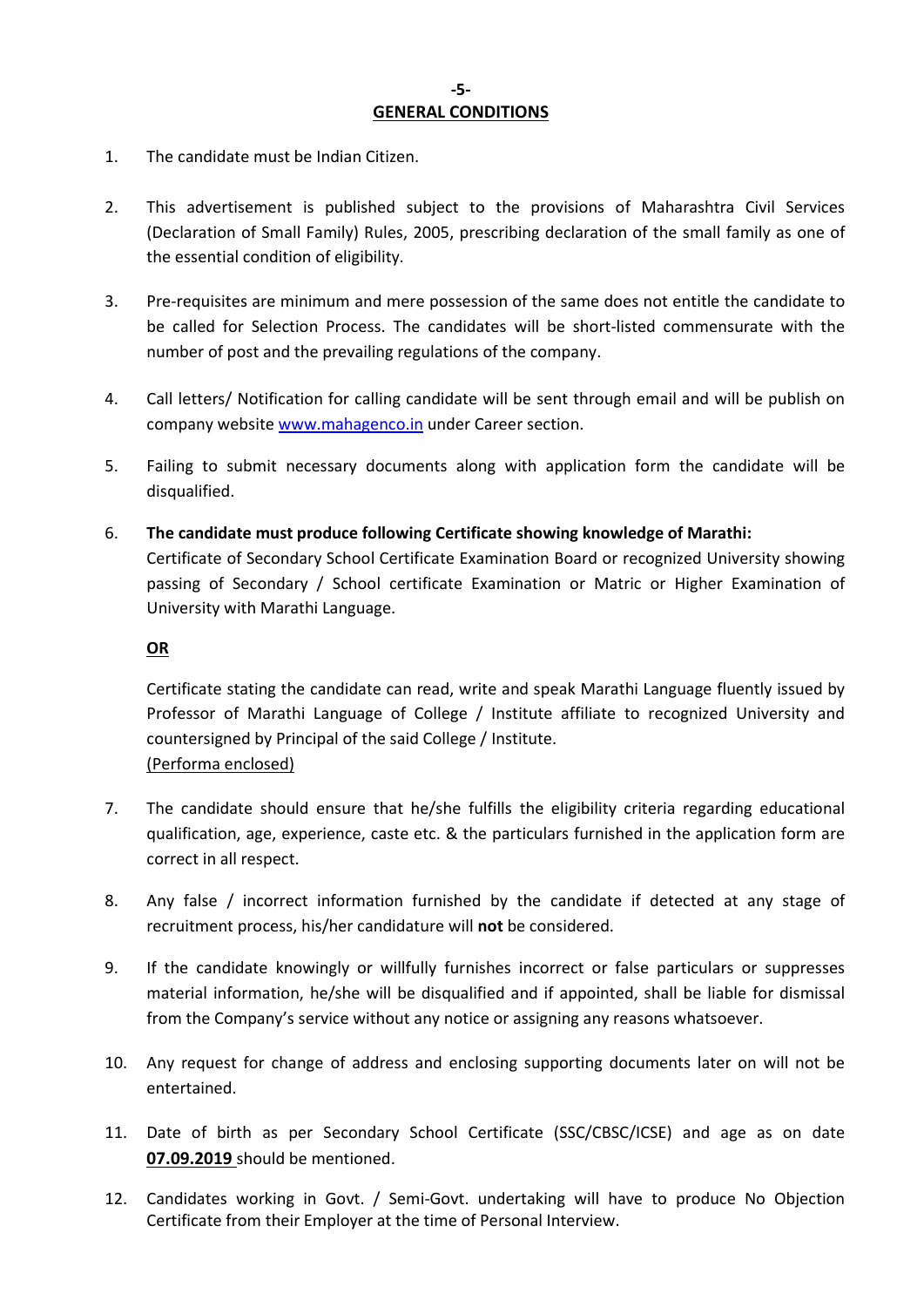- 13. The record with regard to this selection process will be maintained for three months from the date of declaration of result of this advertisement.
- 14. Candidates should send duly filled application form with a recent passport size photograph affixed thereon along with self attested copies of certificates in support of Qualification, Experience, Age etc. & Pay order / Demand Draft to:-

The Asst. General Manager (HR-RC), Maharashtra State Power Generation Co. Ltd., Estrella Batteries Compound, Ground Floor, Matunga Labour Camp, Dharavi, Mumbai, Maharashtra 400019, so as to reach on or before 07.09.2019

Post Code and Post applied for must be clearly written on the envelope, while forwarding application and attested copies of supporting document.

- 15. Candidates are requested to retain a copy of dully filled application form & other testimonials with them.
- 16. The decision of the Company in all matters relating to recruitment shall be final and no individual correspondence will be entertained.
- 17. The Company reserves the right to modify or cancel the Advertisement / Selection process fully or partly on any grounds and such decision of the Company will not be notified or intimated to the candidates.
- 18. Any canvassing by or on behalf of the candidates or to bring political or other outside influence with regard to their selection / recruitment shall be considered as **DISQUALIFIED.**
- 19. Any legal proceedings in respect of any matter(s) or claims or dispute arising out of this recruitment and or out of this advertisement can be instituted only at Mumbai and Courts/Tribunals/Forums at Mumbai only shall have sole and exclusive jurisdiction to try any cause/dispute.
- Note: Copies of Testimonials in support of age, caste, qualifications, experience etc. may be furnished, wherever necessary.

#### ############################